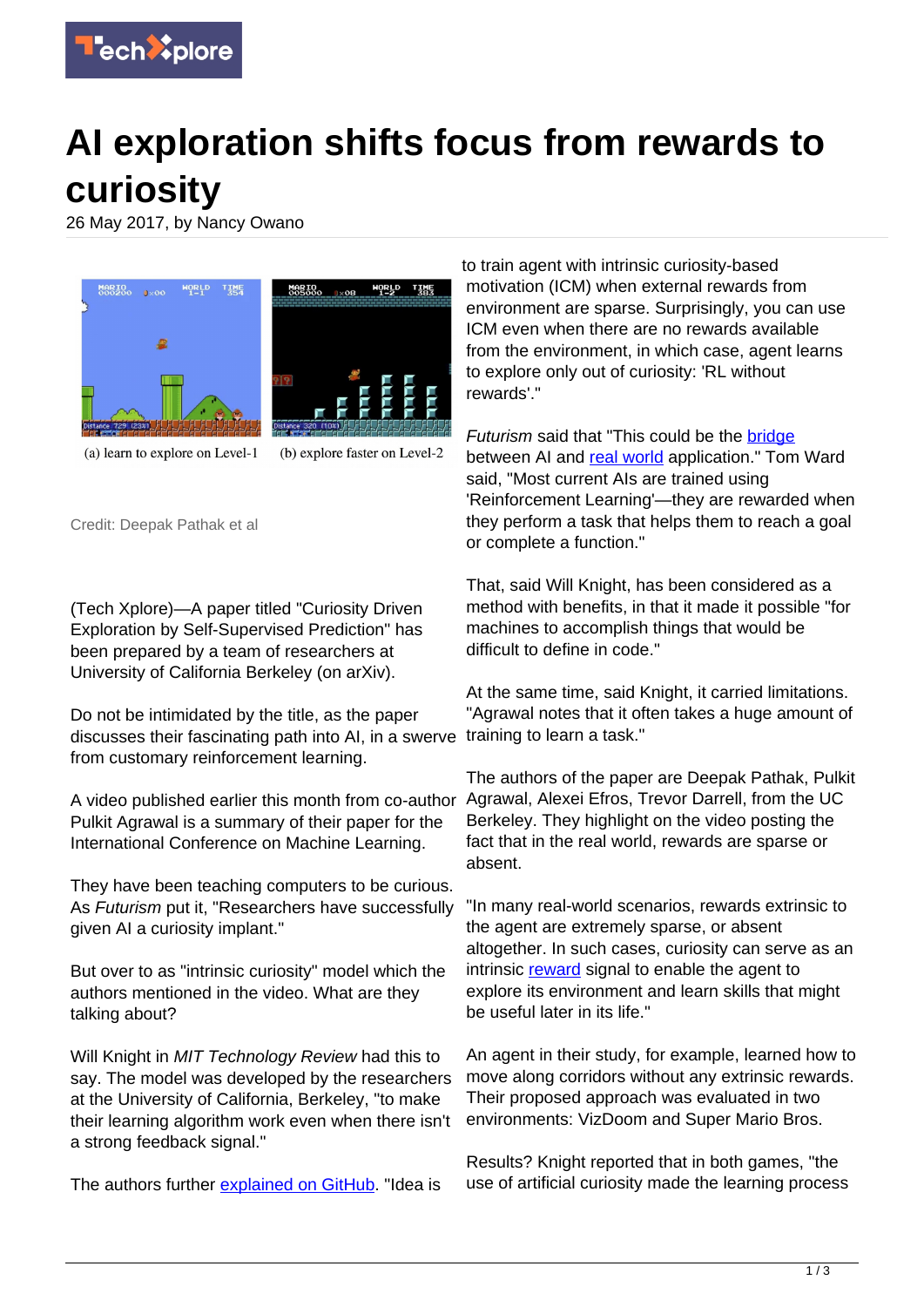

more [efficient.](https://www.technologyreview.com/s/607886/curiosity-may-be-vital-for-truly-smart-ai/#comments)"

much faster than starting from scratch.

"While the AI that was not equipped with the [curiosity](https://techxplore.com/tags/curiosity/) 'upgrade' banged into walls repeatedly, the © 2017 Tech Xplore curious AI explored its environment in order to learn more," said Ward in Futurism.

Why does this matter? If they did make the machines curious, will that result in better performance of complex tasks? It will be interesting to watch further work by these researchers. MIT Technology Review said, "The UC Berkeley [team](https://www.technologyreview.com/s/607886/curiosity-may-be-vital-for-truly-smart-ai/) is keen to test it on robots that use reinforcement learning to work out how to do things like grasps awkward objects."

The researchers released the demo on the GitHub [webpage.](https://github.com/pathak22/noreward-rl) It was built upon TensorFlow and OpenAI Gym.

 **More information:** Curiosity-driven Exploration by Self-supervised Prediction, arXiv:1705.05363 [cs.LG] [arxiv.org/abs/1705.05363](https://arxiv.org/abs/1705.05363)

## **Abstract**

In many real-world scenarios, rewards extrinsic to the agent are extremely sparse, or absent altogether. In such cases, curiosity can serve as an intrinsic reward signal to enable the agent to explore its environment and learn skills that might be useful later in its life. We formulate curiosity as the error in an agent's ability to predict the consequence of its own actions in a visual feature space learned by a self-supervised inverse dynamics model. Our formulation scales to highdimensional continuous state spaces like images, bypasses the difficulties of directly predicting pixels, and, critically, ignores the aspects of the environment that cannot affect the agent. The proposed approach is evaluated in two environments: VizDoom and Super Mario Bros. Three broad settings are investigated: 1) sparse extrinsic reward, where curiosity allows for far fewer interactions with the environment to reach the goal; 2) exploration with no extrinsic reward, where curiosity pushes the agent to explore more efficiently; and 3) generalization to unseen scenarios (e.g. new levels of the same game) where the knowledge gained from earlier experience helps the agent explore new places